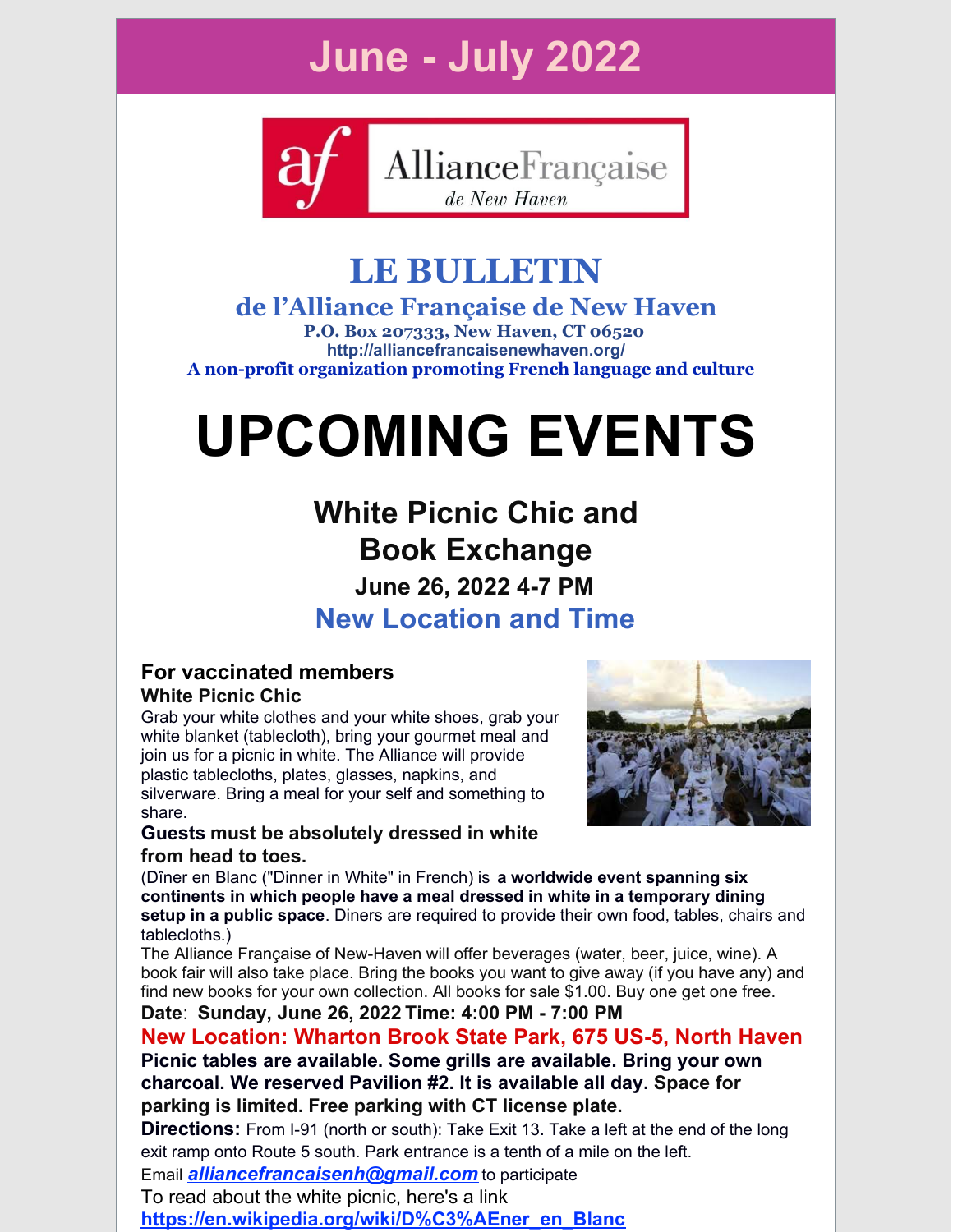#### **New Haven Sister Cities 45th Anniversary Celebration**

Please join us to celebrate our 45th Anniversary on Wednesday, June 22, 2022, at the New Haven Free Public Library at 133 Elm Street, New Haven, CT from 3:30 pm to 5:30 pm.

Your support will help New Haven Sister Cities fulfill its mission to strengthen bonds between New Haven and our global partners and support our student exchanges. We will also be honoring the anniversaries of each of our eight sister cities and the contributions of those who have been a part of our successful longevity. New Haven Sister Cities Inc., has promoted awareness of the cultures, customs, and historical heritages of New Haven's Sister Cities since 1976. As we celebrate this milestone, we look ahead to enhancing our work of citizen diplomacy with your help. A Special Thanks to Our Sponsors:

Premier Sponsor - The Community Foundation of Greater New Haven, and New Haven Free Public Library,

International Festival of Arts and Ideas and

Howard Hill Funeral Services.

Thank you for your consideration and we look forward to welcoming you to our Anniversary celebration. Please do not hesitate to contact me or Althea Norcott at anorcott250@hotmail.com if you have any questions.

#### **[Register](https://www.eventbrite.com/e/new-haven-sister-cities-45th-anniversary-celebration-tickets-335440299967) today!**

Sincerely, Kathleen Bidney Singewald

# **SUMMER COURSE**

## **SUMMER FRENCH GRAMMAR REFRESHER COURSE Thursday, July 21 until August 25, 2022. 5:30PM to 7:30PM**

It's clear that you Love French. You understand a lot of what you read and you can even converse. But still, you often struggle with words and it doesn't come as easily as you wish. While trying to speak you realize that you can't find the right tense, or the the right verb form or the right prepositions. In short, you realize you need better grammar but it's often not covered in some of your French courses or you are too shy to admit you forgot all grammar



you learned a long time ago. If you relate to this, then ours is the perfect course for you. We carefully review grammar step by step; all questions are welcome. In this course grammar is only a fun tool for you to learn and love French even more. Yvonne Kolodny will teach this Zoom course for six weeks this summer. **COST: \$200.00**

**Starting date: Thursday, July 21 until August 25, 2022. 5:30PM to 7:30PM Book: The Ultimate French Review and Practice, Premium Third (or Fourth) Edition Offered by Yvonne Kolodny**

# **Parlons Français!**

Join our Meetup conversation group every other Sunday morning from 10:30 to noon for fun and French discussion. Send an email to

**[alliancefrancaisenh@gmail.com](mailto:alliancefrancaisenh@gmail.com)** to register for this event **We will meet on the terrace of The Book Trader Café, 1140 Chapel Street, New Haven, weather**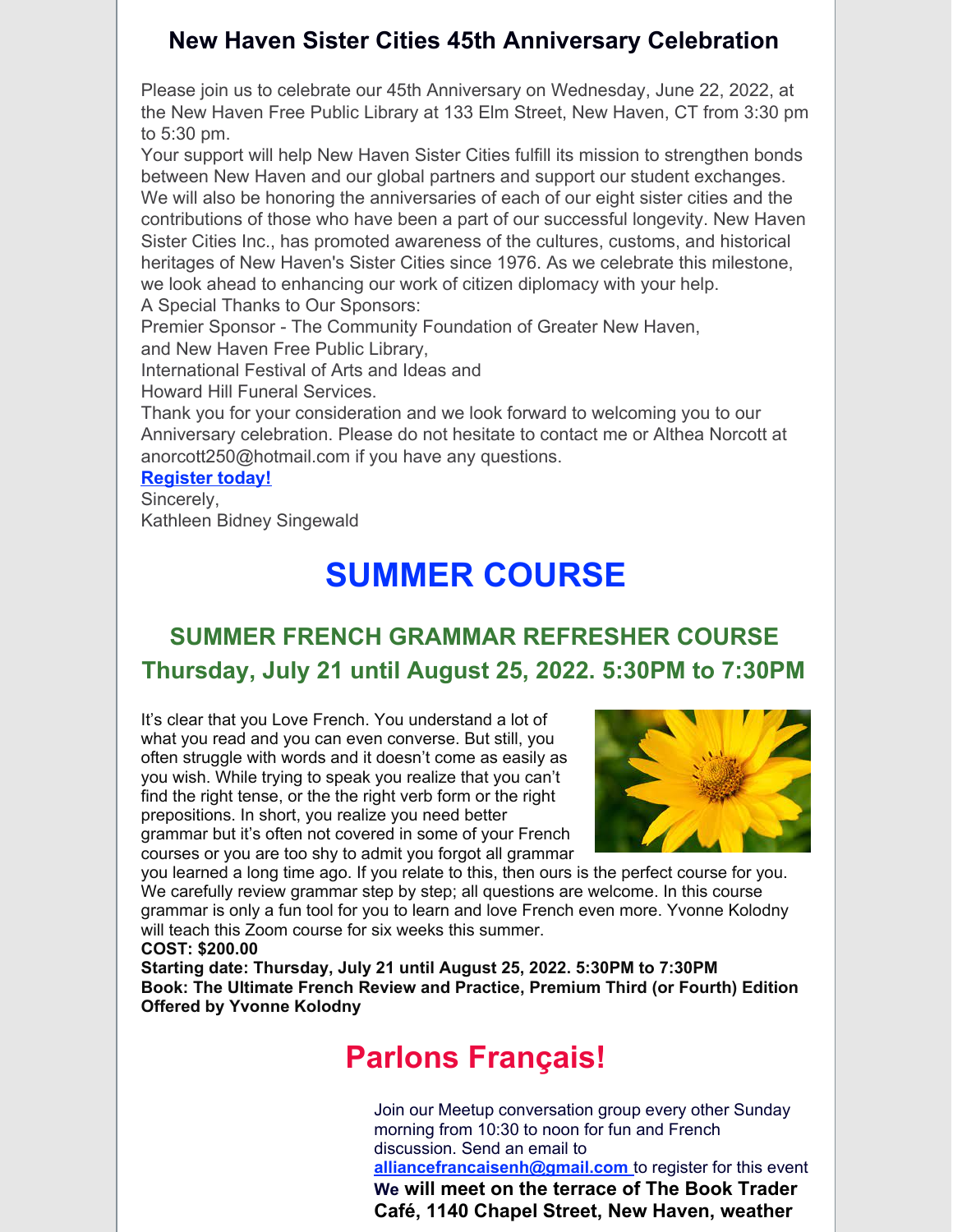

**permitting.** June 19, July 3, 17. There will be a Zoom Parlons on Sunday morning, June 26, 2022, from 10:30 to noon. Send an email to mail to: [alliancefrancaisenh@gmail.com](mailto:alliancefrancaisenh@gmail.com) to register for this event and receive the link.

# **Café Littéraire 2022-2023**



#### **The second Wednesday of each month**

Voici la liste des livres pour l'année prochaine: *Le Grand Meaulnes* par Alain Fournier 9/14/2022 *Journal 1942-1944* par Hélène Berr 10/12/2022 *L'Anomalie* par Hervé Le Tellier 11/9/2022 *La Panthère des neiges* par Sylvain Tesson 12/14/2022 *La femme cachée* par Colette 1/11/2023 *La patience de Maigret* par Georges Simenon 2/8/2023 *Le Silence de la Mer (et autre récits)* par Vercors 3/8/2023 *Arsène Lupin: gentleman cambrioleur par Maurice Leblanc 4/12/2023 Impromptu* par Catherine Mavrikakis 5/10/2023 *Le mystère de la chambre jaune* par Gatson Leroux 6/14/2023

To receive the Zoom link email **[alliancefrancaisenh@gmail.com](mailto:alliancefrancaisenh@gmail.com)** [.](mailto:alliancefrancaisenh@gmail.com)

# **CINÉ CLUB on Zoom The third Thursday of each month, at 6PM**



Fan of French movies? If so, this club is for you. Join the Alliance Française for a discussion of a French movie on Zoom. If you have a favorite movie or any suggestions for future viewings, send us an email**.** Clay Howe will lead the conversation. View the movie beforehand and then join our discussion. To receive the link for these Zoom events, email **[alliancefrancaisenh@gmail.com](mailto:alliancefrancaisenh@gmail.com)** [.](mailto:alliancefrancaisenh@gmail.com)

# **French Canadian Jam July 2 @ 2:30 pm - 4:30 pm**

**Connecticut Historical Society**

Get acquainted with French Canadian traditional tunes at this monthly jam session at the CHS. New players and new listeners are always welcome! If you would like to join in, please get in touch with jam organizer, Joe Lavariere, at [joesondra@juno.com](http://joesondra@juno.com). **Free First [Saturday](https://chs.org/event/free-first-saturday-38-2022-07-02/)** Connecticut Historical Society, 1 Elizabeth Street, Hartford

# **Family Film Event Save the date: July 9, 2022**

Stay tuned. Details and additional information will be available soon.

# **Alliance Française de New Haven Celebrates le 14 juillet at the Union League Cafe**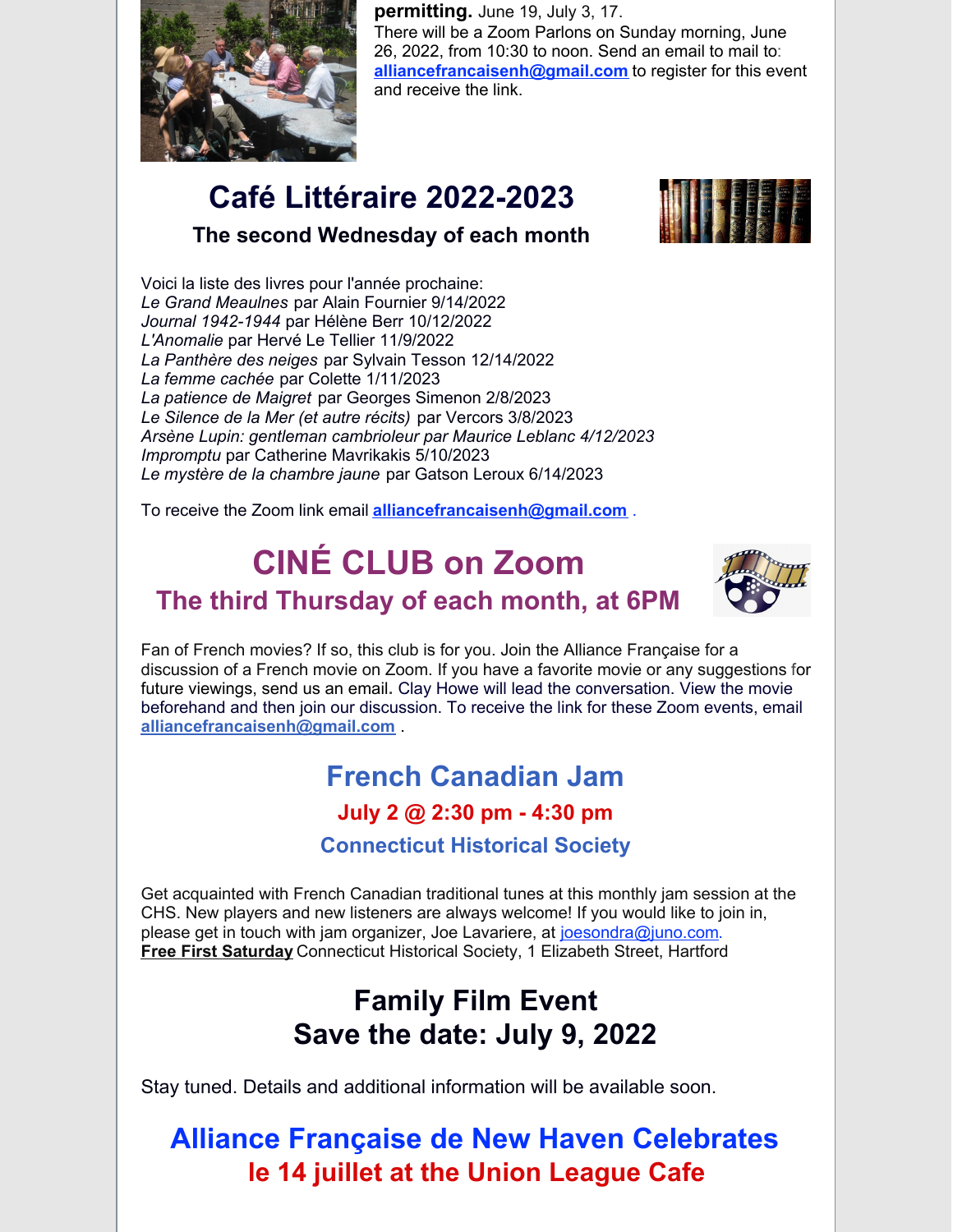

#### **For vaccinated members**

We will celebrate Bastille Day on Thursday, July 14, 2022 at the **Union League Cafe**,1032 Chapel St., New Haven from 5-7 PM. There will be a cash bar. Some appetizers will be served. Space is limited, so make your reservation early. **\$5.00 for members. \$15.00 non-members.** For reservations, send an email to *[alliancefrancaisenh@gmail.com](mailto:alliancefrancaisenh@gmail.com)* no later than July 7, 2022. Anyone wishing to run for office or to become a board member, please email *[alliancefrancaisenh@gmail.com](mailto:alliancefrancaisenh@gmail.com)* by June 30, 2022 to be included in the ballot.

**Our Executive Committee**

**President: Alberta Conte Vice-President: Clay Howe Secretary: Shaundolyn Slaughter Treasurer: Larry Hall Café Littéraire: Robert Beech Members: Cécile Coustal, Lea Chaudun, Asefeh Heiat, Jake Joseph, Yvonne Kolodny, Sean Liebskind, Robert Singer, Stephen Young**

# **Co-sponsored by the Federation of Alliances Françaises USA**

# **Jazz in Paris (in English)**

**July 7 @ 7:00 pm - 8:00 pm EDT**

Perhaps nothing epitomizes the cultural bond of France and the United States better than the joyous reception of jazz in Paris. Introduced by Black American soldiers and musicians during and following the First World War, jazz was embraced by the French and swept the country. Co-creators of The Lafayette Escadrille documentary, filmmakers Darroch Greer and Paul Glenshaw, share great moments, characters, and incredible music from this century-long, ongoing love affair.

This event will be on Zoom and is in English and free for all Alliance Française members, AATF members, and invited guests of the presenter or publicist. Non-members or persons who have no AF chapt[er](https://events.r20.constantcontact.com/register/eventReg?oeidk=a07ej3698ewd6d4e187&oseq=&c=&ch=) nearby can purchase tickets (\$10). **Please click [here](https://events.r20.constantcontact.com/register/eventReg?oeidk=a07ej6wpnyje9a49518&oseq=&c=&ch=) to register.**



# **Author, actor and singer Tangi Colombel discusses his new novel (English and French) July 19 @ 12:00 pm - 1:00 pm EDT**

Join us in welcoming Tangi Colombel, a favorite performer of the AF USA network, for a Brown Bag Lunch Book Club. Tangi will be speaking to us about his new book in French, La Saint Tous Là.

Tangi Colombel is a native of France. He is an actor and singer who appeared in various plays and musicals like "Jacques Brel is Alive " and "Les Liaisons Dangereuses" at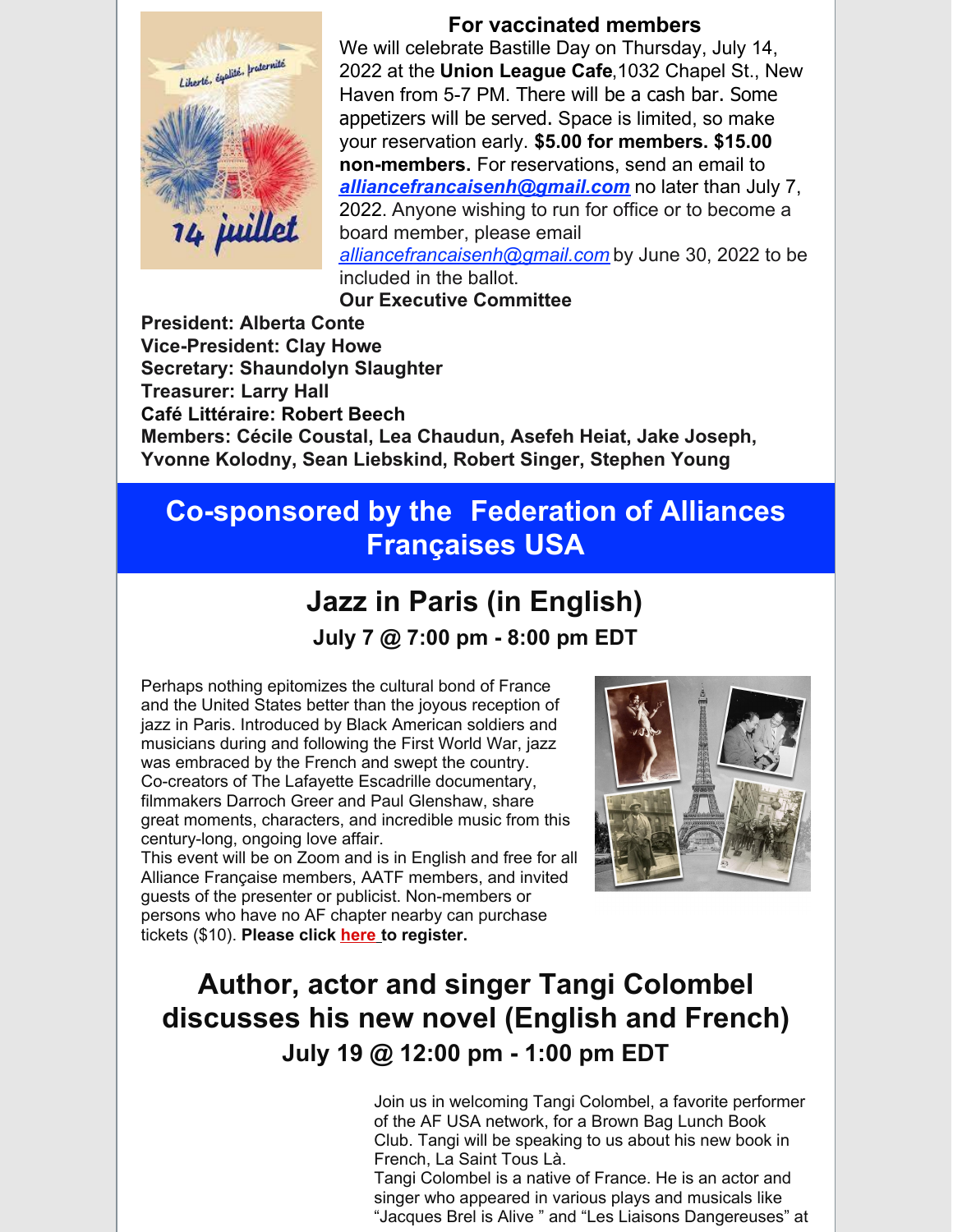

Palm Beach Dramaworks (FL). He was featured in the French Movie "Bienvenue à Bord" and the American Film "Step Up 4". On television he has been seen in a French version of "My Big Fat Obnoxious Fiancé", in Netflix's Bloodline season 2, in CBS's MacGyver season 4, and several Telenovelas produced by NBC/Telemundo in Spanish. Recently he was seen in "Le peignoir aux Alouettes", a French modern Vaudeville at the Fillmore Theatre in Miami, appeared in different commercials such as Sprite, Johnny Rockets, SC Lottery. He has toured all

around America and the world (Korea, Japan) to reveal what French Cabaret is really about in his own show "Pardon my French".

To purchase La Saint Tous Là, please visit [Amazon.com](http://amazon.com). This event will be on Zoom and is in English and free for all Alliance Française members, AATF members, and invited guests of the presenter or publicist. Non-members or persons who have no AF chapter nearby can purchase tickets (\$10). Click **[here](https://events.r20.constantcontact.com/register/eventReg?oeidk=a07ej5qw6u9000a7df0&oseq=&c=&ch=)** to register.

## **Apéro National French Conversation Group (in French) Every Wednesday in July @ 8PM**

Participants are invited to enjoy their favorite beverage during the Federation's "Apéro" conversation. The group is for intermediate to advanced (or fluent) speakers who are current members of an Alliance Française chapter in the U.S. (if you are not a current member of our Alliance chapter, visit **[http://alliancefrancaisenewhaven.org/](https://r20.rs6.net/tn.jsp?f=001wtWRsy_37jx1SDzdMDxx6QxeppOU8vR6lRnm9UPIHxNFaejE7jNhZhRWhZT1rX1kifF3pYSusyS-976ViT5SvS9LJ8z5W0-3_rIKXObKy0vrBcP8uWfXIP3b7WYdBK-U3apGdMTbR4vXXV36MxyLZaWZ1LfheBjQ&c=mzPFlqgSKVwkoZ-6YvGLjnkp7wF1JM8U-ipP-ckgQvnBuecErmdCYQ==&ch=_fg1GwcETWG3FRdJoKEQfVq5pTshqFZRuY0I4u-C4CbVqP_n60PLkg==)** to sign up for membership). Native speakers are welcome. This group conversation is for adult participants, ages 17 and up.



The national group meets by Zoom for 55 minutes every Wednesday @ 8:00 pm ET. Participants will need to use Zoom (a free videoconferencing service). To get on the invitation list for the "Apéro-National" sessions, click **[here](https://events.r20.constantcontact.com/register/eventReg?oeidk=a07eiz7r14qd858a30a&oseq=&c=&ch=)**.

# **Pursuing the Dream: Living and Investing in France, with Adrian Leeds (in English) July 30 @ 2:00 pm - 3:00 pm EDT**

If you've had even a glimmer of an idea to enrich your life with a move to France – whether living full-time or part-time in the Hexagone – this is your opportunity to learn the steps to help make the dream come true. In this one-hour session on Zoom you'll get the inside scoop from moving-to-France and property expert, Adrian Leeds. Adrian has lived in France for over 27 years; her expertise is renowned and you might know her as HGTV's top French agent on their popular TV show, House Hunters International. She understands the ins and outs of finding an apartment to rent or a home to buy anywhere in France (not just Paris). In this session she'll discuss getting a visa, determining where in France you might want to live, and the steps to finding the perfect home. The session will also include an open forum for questions.

This event will be on Zoom and is free for all Alliance Française members, AATF members, and invited guests of the presenter or publicist. Non-members or persons who have no AF chapter nearby can purchase tickets (\$10). **Click [here](http://events.constantcontact.com/register/event?llr=4tqgfgnab&oeidk=a07ej6yvpsg0ded420a) to register.**

## **Info for Sharing- Education, Fun, or Entertainment**

- France's therapeutic spas are described in this in-depth [article](https://afusa.us13.list-manage.com/track/click?u=9abb358f0ef84998155c7b606&id=71ccce0e90&e=579a2502eb) from the New Yorker.
- The Mona Lisa was attacked by a man who threw a pastry at it, as reported in this **[article](https://afusa.us13.list-manage.com/track/click?u=9abb358f0ef84998155c7b606&id=5cdcf6ff4d&e=579a2502eb)** by the New York Times.
- Politico reports on the re-ignition of the [discussions](https://afusa.us13.list-manage.com/track/click?u=9abb358f0ef84998155c7b606&id=8e63e2465c&e=579a2502eb) on the French national identity.
- Muslims leaving France is the subject of this **[article](https://afusa.us13.list-manage.com/track/click?u=9abb358f0ef84998155c7b606&id=2eb27739b9&e=579a2502eb)** from the Middle East Eye.